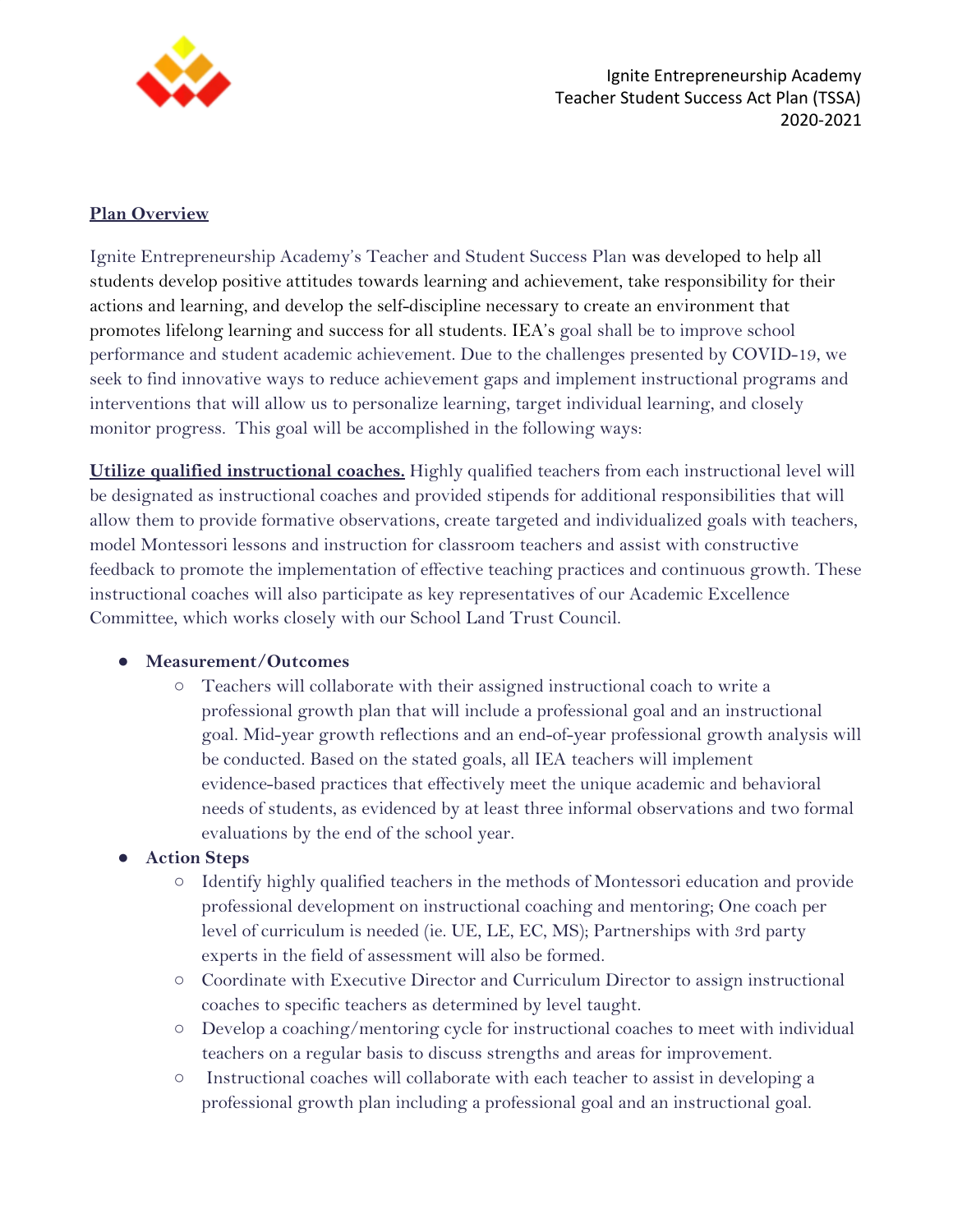

- **○** Instructional coaches will complete a minimum of three observation/feedback cycles that align with each teacher's professional growth plan.
- **○** Instructional coaches will provide and develop lesson modeling and exemplars of teaching materials and curriculum Montessori for the teachers they work with.
- **○** Administrative leadership team will meet with instructional coaches and teachers to review end of year summation of growth plan and instructional/professional progress.
- **○** Administrative leadership team will perform two formal evaluations for each teacher to measure progress towards meeting goals. Part of this process will include analyzing and measuring progress towards achievement of professional growth plan goals as well.

### **Increase qualifications of classroom teachers in Montessori methodology**.Tuition

reimbursement and/or certification costs will be provided to teachers who enroll in and commit to the completion of a Montessori certification program approved by the Director of IEA. Other professional development opportunities and workshops for all teachers by experts in the field of Montessori instruction will also be provided to further develop Montessori-centered pedagogy.

- **Measurement/Outcomes**
	- Progress towards meeting this goal will be indicated through the number of Montessori-trained and certified teachers in year three of operation.By the end of year 2020-2021, our goal is for 90% of our teachers, except those in our middle school/hybrid program, to be trained and certified in Montessori methodology. Furthermore, we will use a combination of formative and summative teacher effectiveness evaluations. By the end of the academic year, 90% or more of our teachers will receive marks of 'Effective' or 'Highly Effective' on their formal evaluations.

### **● Action Steps**

- **○** Identify quality Montessori-certification programs.
- **○** Register non-certified teachers in a Montessori-certification program at the same level as their teaching assignment.
- **○** Monitor progress of registered teachers in participation and completion of required courses.
- **○** Provide a minimum of 2 professional development opportunities with experts in the field of Montessori to instruct teachers highly effective classroom practices and routines.
- **○** Provide opportunities for teachers to visit other classrooms and schools with the same teaching methodology to gain access to resources and to observe effective teaching practices.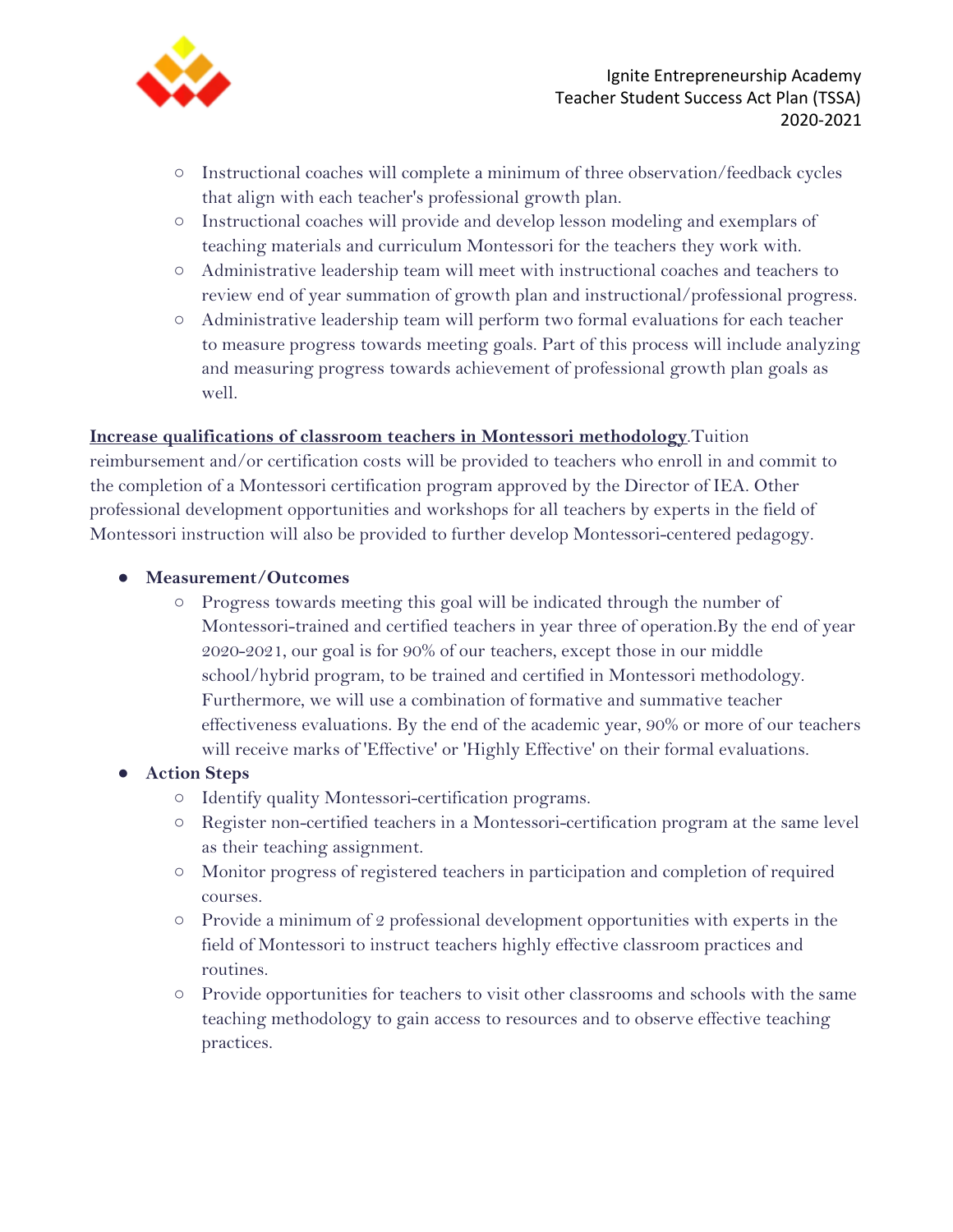

**○** Provide substitute teachers in classrooms while teachers receive instructional coaching, participate in observations, or attend professional learning opportunities to increase their effectiveness.

## **Strengthen instructional support and school-to-home connections in our distance education**

**program**. Due to the hardships presented by COVID-19, IEA has seen a sizable increase in our distance education program. As such, we seek to strengthen the educational opportunities and instruction that occurs on program site days. We also want to provide effective and timely support to families who are participating in this program, to help them effectively navigate the home-based focus of this program, particularly in the areas of literacy and numeracy.

## ● **Measurements/Outcomes**

- Development, by distance education specialists, of Student Education Plans (SEP) that are individualized for each student in the distance education program;
- Increased communication, as measured by communication logs, teleconference collaboration, goal setting, and progress monitoring of SEPs.
- Student performance on DIBELS assessment;
- Student performance on NWEA assessment;
- Qualitative data collected by distance education specialists in small group and site day instructional settings;
- Improved performance in class work as measured by teacher progress reports and student proficiency measures on literacy and numeracy standards

**Implement each of the pillars of the school vision through the professional development and use of research-based educational technology in the classroom.** Pillar 2 identifies blended learning as a way to enrich and extend student learning in the Montessori classroom through targeted and specific blended learning platforms. Pillar 3 identifies project-based learning as a way of making connections and shaping real-world meaning through a variety of projects that expose students to the world of entrepreneurship, creative thinking, and problem solving. Each of these pillars can be implemented effectively through a variety of collaborative and independent activities that are centered around blended learning resources and management tools. As a result of COVID-19, students are engaged in a hybrid instructional model that heavily relies on the use of technology in the home. IEA has committed to the implementation of blended learning platforms that are research-based and responsive to the needs of students to provide individualized interventions and skills-based practice.

# ● **Measurements/Outcomes**

○ Implementation of technology for the purpose of extending and enriching learning through the 2nd and 3rd pillars of our school's vision will be measured by: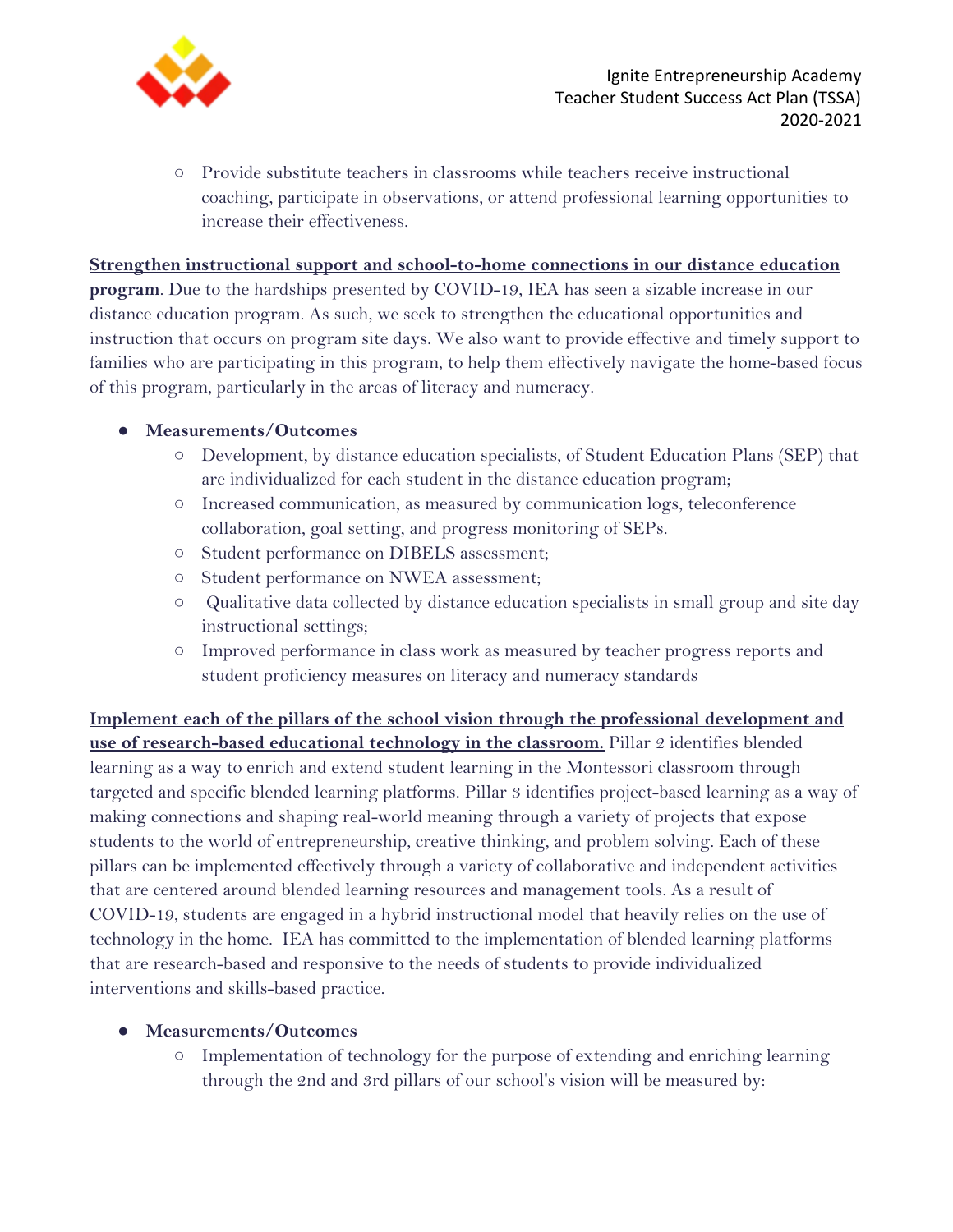

- the number of students using technology daily; the weekly time spent on each platform by individual students
- the number of students actively engaged in a minimum of two blended learning platforms for the purpose of strengthening their understanding;
- progress reports generated within the platforms to identify student progress and skill proficiency.
- **● Action Steps**
	- **○** Designate Digital Teaching and Learning mentors to provide learning opportunities, mentoring, and modeling of best practices for using blended learning in teaching;
	- **○** Provide instruction and training to teachers of cohort groups for the successful implementation of project-based and blended learning and instruction.
	- **○** Purchase and implement research-based literacy and math blended learning curriculum for use in the classroom and during home-based instruction as well.
	- Engage in a minimum of quarterly data dives, based on on the data from blended learning programs and PBL experiences, to track student progress and refine practices and fidelity of program implementation.

# **Provide targeted, individualized and small-group literacy instructional interventions.** This

specialist will work with students who are reading at least 2 or more grade levels below their current grade to increase student growth by 3% or higher, as indicated by Acadience Reading assessment. This individualized and small group instruction will be developed and coordinated by a literacy specialist who will work closely with classroom teachers to develop and implement a daily extended literacy block, provide instructional resources for the classroom, including modeling and training on how to use these resources, and perform frequent observations, feedback cycles, and coaching sessions for teachers to increase their expertise in teaching literacy.

# ● **Measurements/Outcomes**

- Measurements of improved literacy performance of those students identified will be evidenced by:
	- Student performance on DIBELS assessment;
	- Student performance on NWEA assessment;
	- Qualitative data collected by literacy specialist in small group and individual lessons; and
	- Improved performance in classwork as measured by teacher progress reports and student proficiency measures on literacy standards**.**

# **● Action Steps**

○ Hire a highly qualified literacy specialist to work with students who need additional support.